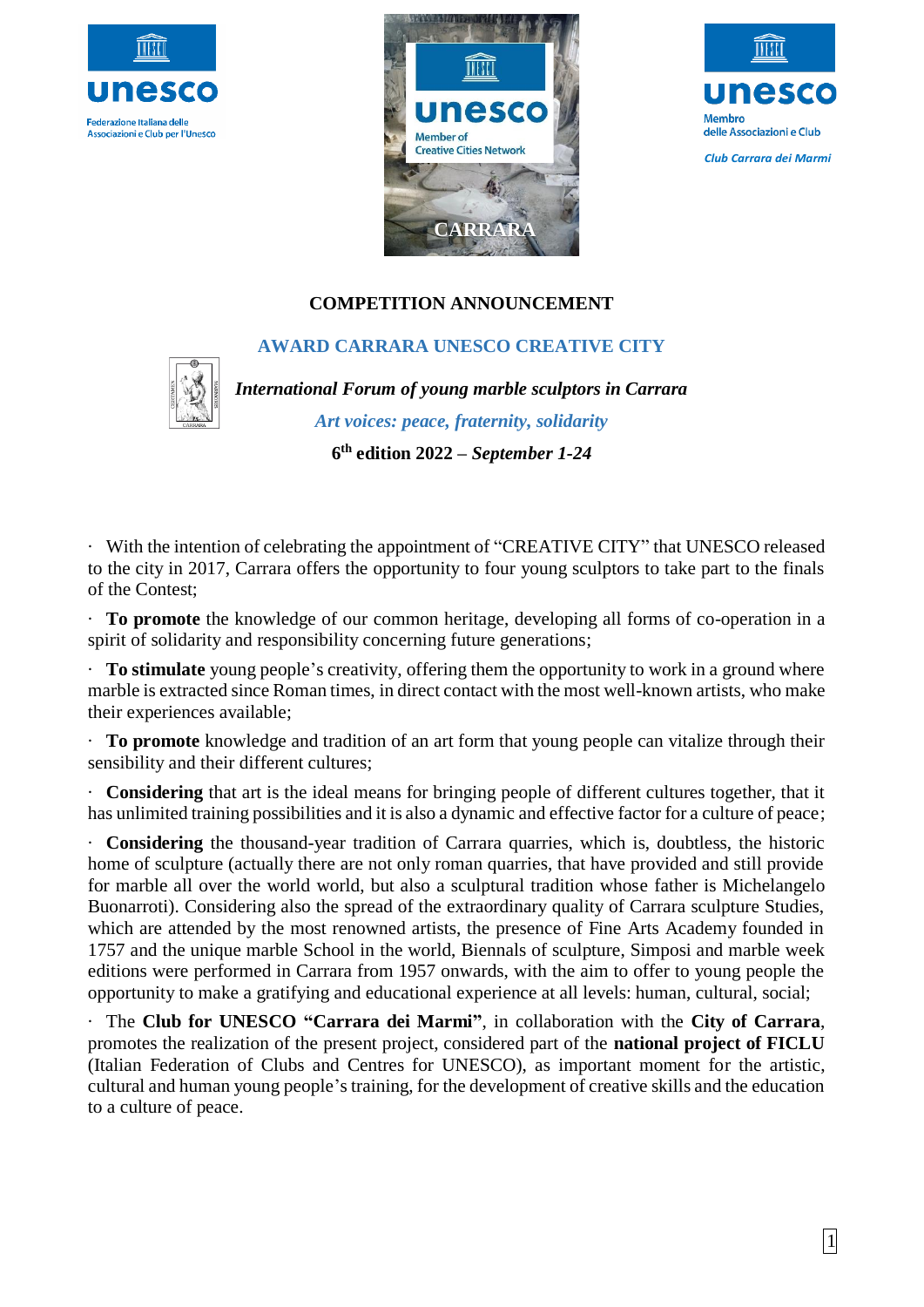# **REGULATIONS and PARTICIPATIONS TERMS AND CONDITIONS**

The City of Carrara and the Club for UNESCO "Carrara dei Marmi" organize in Carrara the Competition:



### **PRIZE CARRARA UNESCO CREATIVE CITY**

*International Forum of young marble sculptors in Carrara* 

*Art voices: peace, fraternity, solidarity*

**6 th edition 2022 –** *September 1-24*

which is addressed to young sculptors and public or legally recognized Fine Arts Academies' students (sculptor section) from all over the world, aged between 18 and 35 years old at the application submission.

**The objectives** are to give a concrete contribution to the construction of *an universal language of art for the education to a culture of peace* and to offer to young sculptors the opportunity to live a period of study and an authentic experience during which they can express their own creativity in an international competition aimed at spreading UNESCO values and principles.

Actually, in this historical moment, young people the need to find a creative space, whatever it is, to show their own personality in the world of art. For this reason the Club for UNESCO in Carrara intends, through this Competition, to promote both young sculptors and the territory of Carrara, famous for its marble, as a Global Village which has always collaborated, with its own resources, to the research of solidarity in the wake of tradition of the territory, a place to be considered not only for the marble extraction, but as an "art workshop".

#### **Participations requirements:**

- Young sculptors and public or legally recognized Academies' students from all over the world, (sculpture section), aged between 18 and 35 years old at the application submission, **under penalty of exclusion**.

- The application form, presented in a simple paper, duly filled in with all general indications (personal data, address, e-mail address etc..), signature, curriculum vitae, a copy of a valid identity document, a letter of presentation, in two copies, by an art critic, curator or Academy teacher (sect. Sculpture or equivalent), **under penalty of exclusion**.

- Applicants should present a scale model and/or a paper drawing in format A2, together with an art project demonstrating adhesion and research coherency, the knowledge of traditional and contemporary sculptural languages and pertinence to the competition theme (paper or in electronic format) that must be realized in a block of marble sized 50x50x50 cm approximately, **under penalty of exclusion**.

- The scale model can be sized 20x20x20 cm indicatively and, in absence of the scale model, a paper drawing in format A2 can be submitted. Both must be accompanied by explanatory material of the project (short text associated with drawings, sketches, pictures, etc), **under penalty of exclusion**.

The Competitor, under penalty of exclusion, must present a release form, on simple paper and signed, that allows the organizers (City of Carrara, Club for UNESCO "Carrara dei Marmi" and the FICLU - Italian Federation of Clubs and Centres for UNESCO) to publish competitor's name on newspapers, online and paper magazines, internet websites etc… and to publicly expose the scale models and/or drawings, accompanied by explicative material, so as using the submitted material for publications on internet websites, online and paper magazines, etc.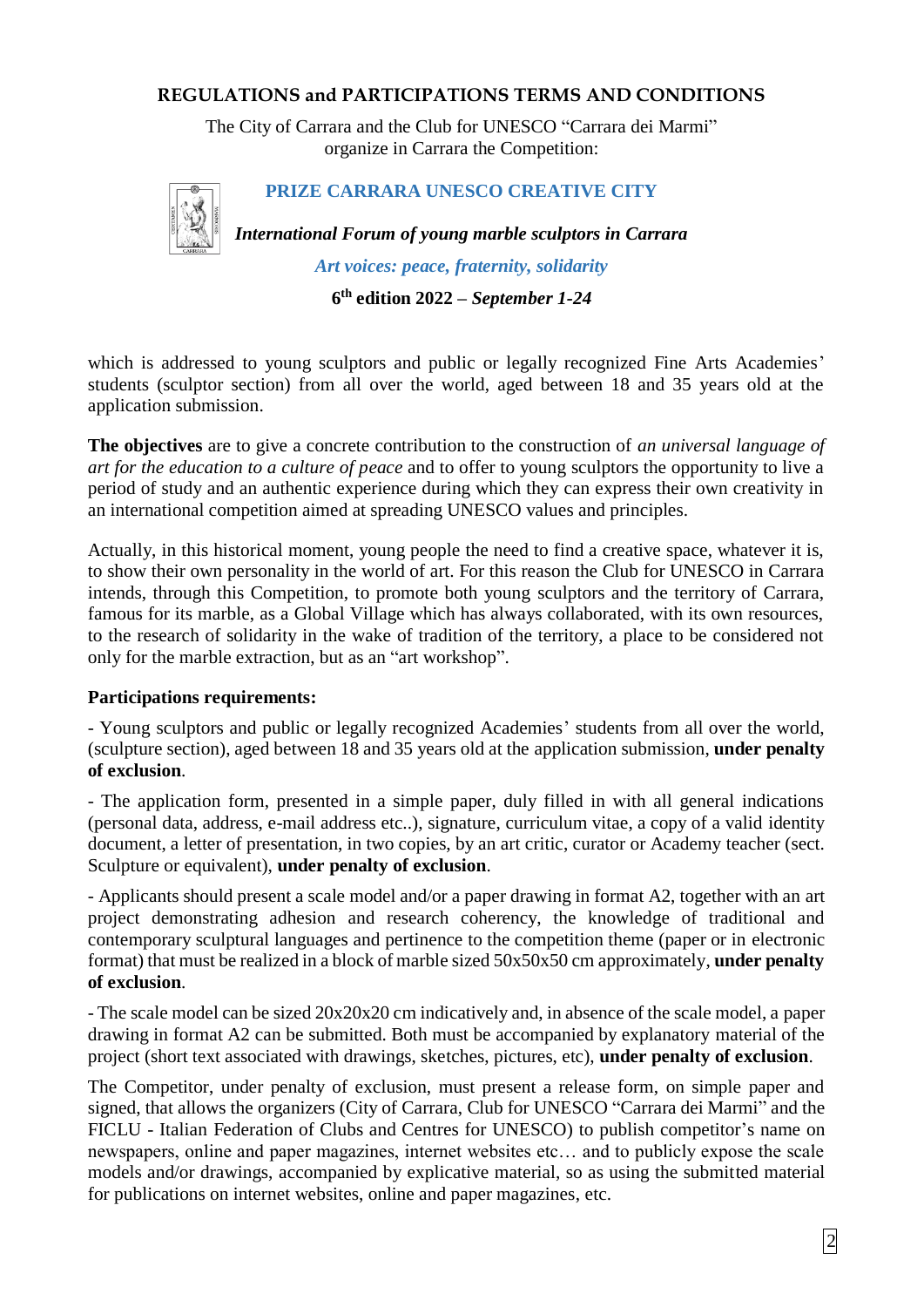# **Deadline and terms:**

the deadline for application's submission is **August 19th, 2022** at 12pm. (date of the the postmark is NOT valid).

All applications must be sent, by post, to:

Comune di Carrara - Ufficio Protocollo - Piazza 2 Giugno, 1 - 54033 Carrara (MS) - Italy

The application can be presented by hand to the above mentioned address, in the opening hours of the Office (tel. +39 0585 641264).

The envelope must bear the words "International Forum of young marble sculptors in Carrara - APPLICATION FOR PARTICIPATION".

The sketches/projects can be collected by applicants or re-sent, upon request, at their expense.

The sketches/projects not collected will remain organizers' property.

### **Jury and selection procedure:**

The jury, composed by experts in field and institutional actors, that will gather before the end of August, is responsible to examine and select scale models and drawings accompanied by projects, expressing an opinion about the quality of competitors' global artistic research in relation to the competition theme.

All submitted materials and handworks will be exposed and valuated by the jury in order to shortlist the four finalists.

Jury's opinion is uncen surable.

The names of the four finalists will be published on the City of Carrara website (http://www.comune.carrara.ms.gov.it) and on the Federazione Italiana Associazioni, Club e Centri per l'UNESCO website (www.ficlu.org).

**The proclamation of the winners** will take place with a public ceremony, with the presence of city authorities, on Saturday, September 24<sup>th</sup>.

Participation certificate will be provided to all participants and plaques of merit will be provided to the finalists. The winner will be awarded with an angle grinder or other tool to sculpt. Finalists will realise their handwork in one or more excellence laboratories of the region.

**Expected training period:** September 1-23, 2022, for 5 days a week– timetable referred to the Sculpture Laboratories.

Sizes of the block of marble, made available to carry out the work, will be of 50x50x50 cm approximately. More inform pieces, always in a small size, could be provided upon previous request.

Finally, the four handworks made by the finalists during their training period in Carrara will remain of finalists' property.

Accommodation and meals of finalists will be borne by the Club for UNESCO in Carrara

Finalists will be given a flat-rate reimbursement of 300 euros for travel and miscellaneous expenses upon delivery of receipts.

# **Specific purpose of the competition.**

The competition-scholarship aims to develop and refine, in the four candidates, a greater knowledge of sculptural techniques through attending artistic workshop of Sculpture in Carrara which will give their availability also to look after the 4 finalists of the competition during their study-work training period.